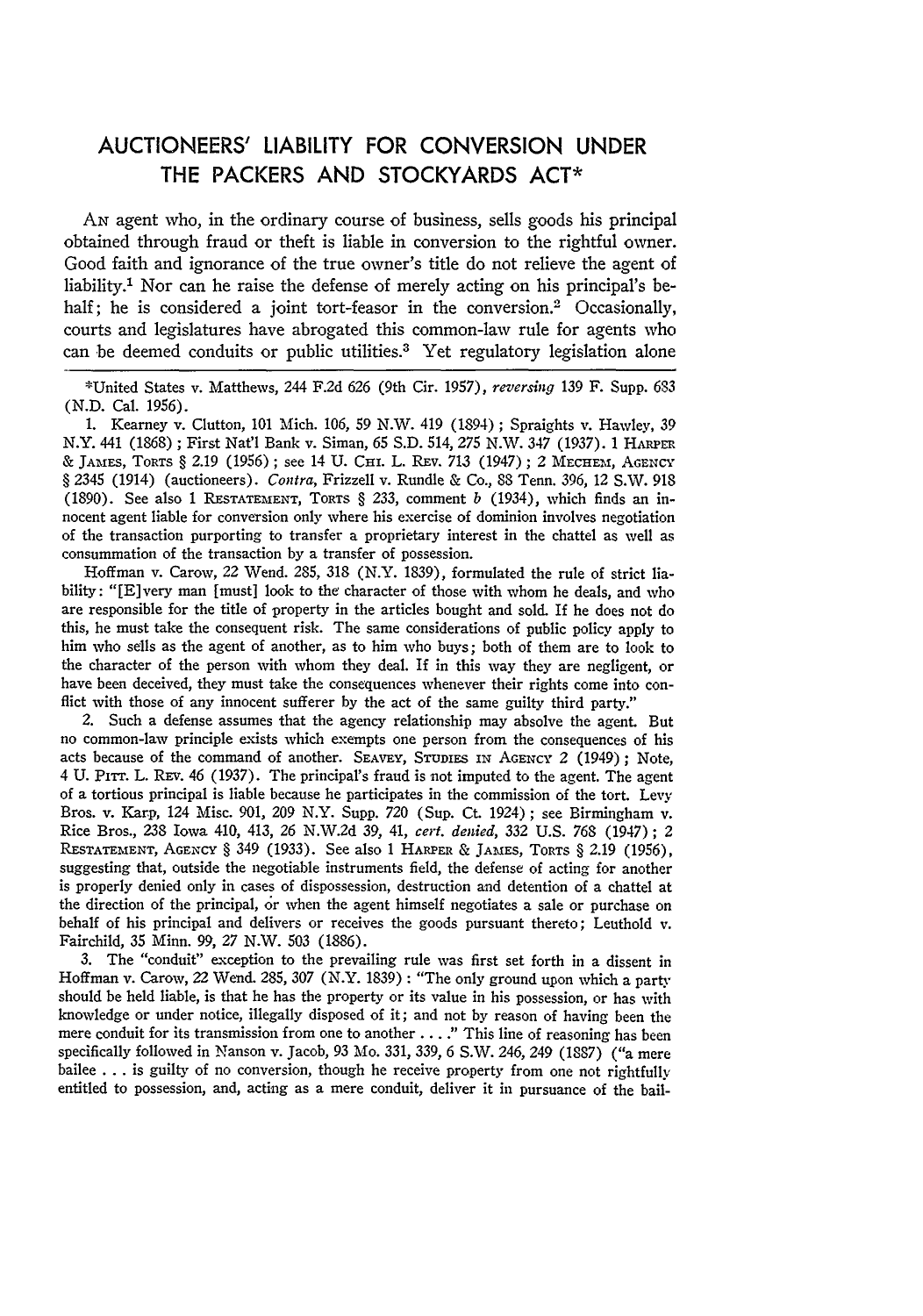does not confer immunity.4 Thus, when Congress placed livestock commission agents under the Packers and Stockyards Act without granting explicit immunity, the scope of liability remained undefined.<sup>5</sup>

ment"); Cresswell v. Leftridge, 194 S.W.2d 48 (Mo. **Ct.** App. 1946) (citing Nanson v. Jacob, *supra)* ; Gruntal v. United States Fidelity and Guarantee Co., 254 N.Y. 468, 474, 173 N.E. 682, 634 (1930) (stockbroker "is a mere conduit between the seller and the purchaser"). The public utility exception, invoked in similar situations, is equally well developed. See Blackwell v. Laird, 236 Mo. App. 1217, 163 S.W.2d 91 (1942) (livestock commission agent a public utility and not liable) ; Sullivan Co. v. Wells, 89 F. Supp. 317 **(D.** Neb. 1950) (same, alternative ground) ; Shellnut v. Central of Ga. Ry., 131 **Ga.** 404, 62 S.E. 294 (1908) (same, common carrier). See also Note, 33 TEXAS L. REV. 534 (1955).

Although couched in different language, the exceptions are not always distinguishable. See Abernathy v. Wheeler, 92 **Ky.** 320, 17 S.W. **858** (1891) (warehouseman a public intermediary and hence not liable), which seems to rely on both. A fundamental notion underlying the conduit exception stresses the absence of an agent's property interest in goods over which dominion is asserted. An auctioneer, for instance, may be thought not to claim chattels as his own since he assumes no possessory rights to them. Green v. Crye, **<sup>158</sup>** Tenn. 109, 11 S.W.2d 869 (1928). However, the conduit exception is particularly applicable to common carriers, which also enjoy immunity from conversion as public utilities. And to put factors, commission agents and auctioneers under the rubric of conduit, the technical objection that such agents assist in passing title, while carriers do not, must be circumvented. See 32 MINN. L. REV. 86 (1947) (commission agents).

The public utility exception, which derives from the requirement that businesses affected with a public use serve all without discrimination, can be used in nonconduit cases. A private business, while liable for unintentional conversion, can exercise choice **by** refusing to deal with certain customers. A public utility exchanges this privilege of choice for the judicial compensation of escaping liability for conversion. See 1 WYMAN, PUBLIC SERVICE CORPOrATIONS §§ 331, 604 (1911). See also Farmers Livestock Comm'n Co. v. United States, 54 F.2d 375 **(E.D. Ill.** 1931) (business affected with public use must serve all without discrimination).

For an example of legislatively granted immunity, see **MONT.** REv. CODES **ANN.** § 52- 319 (Supp. 1957) : "No livestock market to which livestock is shipped shall be held liable to any mortgagee for the proceeds of livestock sold through such livestock market **by** the mortgagor...."

4. Immunity is especially uncertain if prior case law placed liability on the intermediate agent. Subsequent legislation may denominate the agent a public utility and regulate him accordingly. Any resulting ambiguity is usually decided in favor of liability, since protection of the owner's title and right is generally a more favored principle than limited liability of public utilities. See Citizens State Bank v. Farmers Union Livestock Cooperative Co., 165 Kan. 96, 193 P.2d 636 (1948) ; *cf.* John Clay & Co. Livestock Comm'n v. Clements, 214 F.2d 803 (5th Cir. 1954).

5. 42 **STAT.** 159 (1921), as amended, 7 U.S.C. §§ 181-231 (1952). Although stockyard agencies are not designated public utilities in the statute, strict regulation coupled with a duty to deal with all customers on a nondiscriminatory basis has been interpreted as making them such. Stafford v. Wallace, 258 U.S. 495, 516 (1922); see **31** MARQ. L. REV. 103-04 (1947).

Some courts have construed the statute not to relieve market agencies, despite their public utility status, from tort liability for wrongful conversion to avoid abrogating "legal rights subsisting in the general public under state laws." Birmingham v. Rice Bros., 238 Iowa 410, 418, 26 N.W.2d 39, 43, *cert. denied,* 332 U.S. 763 (1947) ; see Sig Ellingson v. De Vries, 199 F.2d 677 (8th Cir. 1952), *cert. denied,* 344 U.S. 934 (1953) ; Mason City Production Credit Ass'n v. Sig Ellingson & Co., 205 Minn. 537, 286 N.W. 713, *cert. denied,*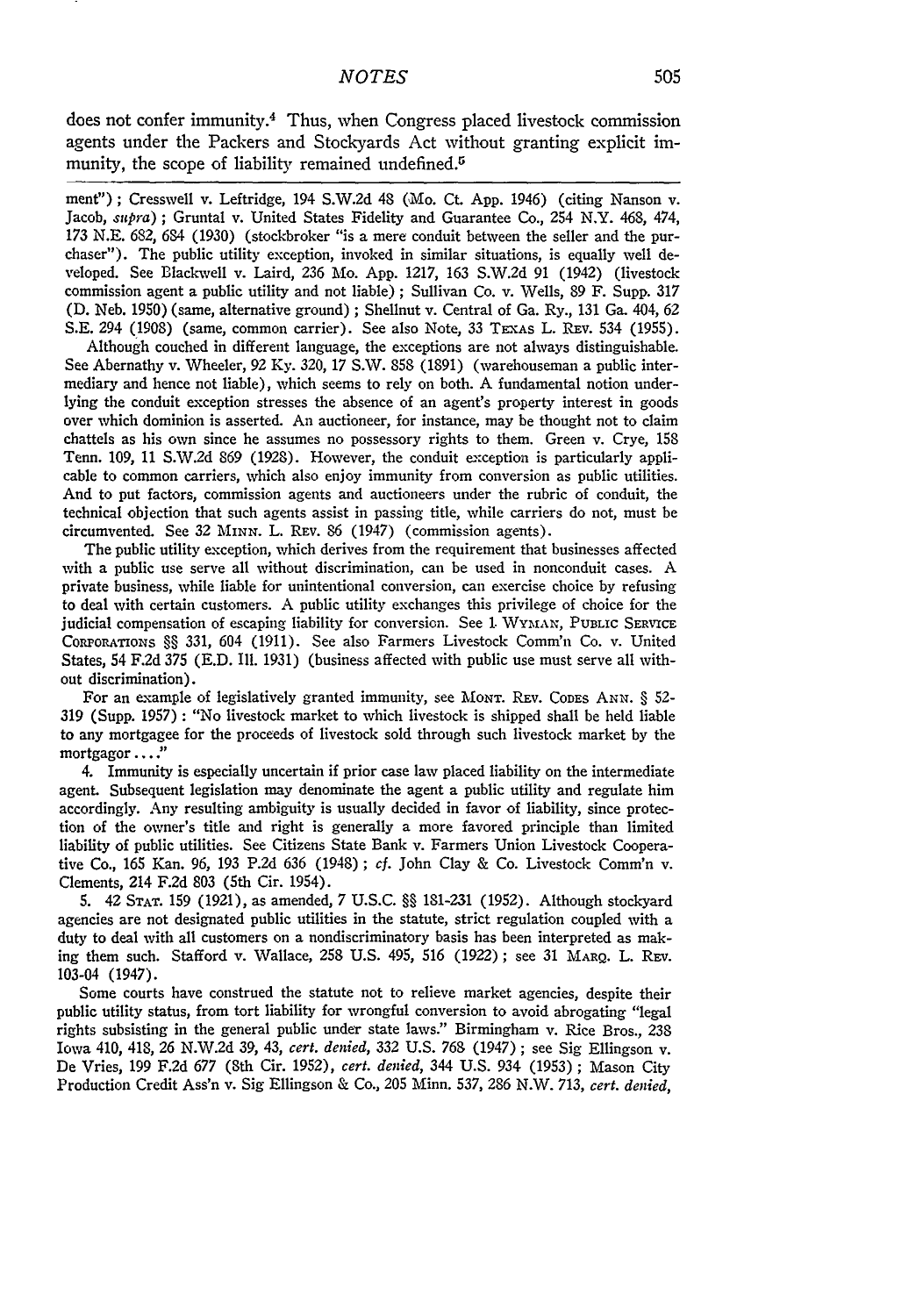Recently, in *United States v. Matthews,6* the Ninth Circuit confirmed the liability of livestock auctioneers doing business under the act.7 In *Matthews,* the principal executed a chattel mortgage in favor of the Farmers' Home Administration, a United States government agency.8 Duly recorded at execution, the mortgage covered specific livestock, among other farm chattels, and contained the usual provision for immediate possession upon default.<sup>9</sup> Defaulting shortly after execution, mortgagor periodically removed certain of the livestock from the county of recordation to an adjoining county where he fraudulently consigned them to an auctioneer operating under the act.<sup>10</sup> After obtaining the mortgagor's written warranty of clear title, the auctioneer sold the livestock at auction and paid the mortgagor the proceeds less commission.<sup>11</sup> The government brought suit in a federal court against the auctioneer almost three years after default.<sup>12</sup> Federal law obtained because the suit was based on government paper.<sup>13</sup>

308 U.S. 599 (1939), Walker v. Caviness, 256 S.W.2d 880 (Tex. Civ. App. 1953); FIKE, DIGEST DEcisIoNs UNDER **THE** PACKERS **AND** STOCKYARDS Act 29 (1942) (citing Mason City Production Credit Ass'n v. Sig Ellingson & *Co., supra) :* "Courts should be slow to conclude that the Act was designed to supersede local law respecting the force and effect of chattel mortgage security received at public stockyards."

Other courts, relying on the agent's public utility status under the Packers and Stockyards Act, have exonerated commission agents for liability in conversion. United States v. Kramel, 234 F.2d 577 (8th Cir. 1956); Sullivan v. Wells, 89 F. Supp. 317 (D. Neb. 1950); Blackwell v. Laird, 236 Mo. App. 1217, 163 S.W.2d *91,* (1942). The Supreme Court has neither settled federal law in point nor determined whether the act required a change in state law to protect interstate commerce.

6. 244 F.2d 626 (9th Cir. 1957), *reversing* 139 F. Supp. 683 (N.D. Cal. 1956).

7. By far the majority of recent cases involve livestock commission agents. See, *e.g.,* Mason City Production Credit Ass'n v. Sig Ellingson & Co., 205 Minn. 537, 286 N.W. 713, *cert. denied,* 308 U.S. 599 (1939) (stockyard agents held liable for selling cattle subject to a chattel mortgage) ; John Clay & Co. Livestock Comm'n v. Clements, 214 F.2d 803 (5th Cir. 1954) (resale of livestock for fraudulent purchaser) ; Citizens State Bank v. Farmers Union Livestock Cooperative Co., 165 Kan. 96, 193 P.2d 636 (1948) (sale of livestock subject to a chattel mortgage) **;** *cf.* Morin v. Hood, 96 N.H. 485, 79 A.2d 4 (1951) (wrongful sale of fixtures subject to a chattel mortgage).

8. 244 F.2d at **627.**

- 10. United States v. Matthews, 139 F. Supp. 683, 684 (N.D. Cal. 1956).
- 11. 244 F.2d at 628.
- 12. *Ibid.*

**13.** Had federal jurisdiction arisen on diversity grounds, state law would have prevailed. Erie R.R. v. Tompkins, 304 U.S. 64 (1938). Relevant California law imposes liability on an innocent auctioneer when his principal does not have good title to the chattels sold. See Swim v. Wilson, 90 Cal. 126, 27 Pac. 33 (1891) (innocent stockbroker liable to true owner for selling shares stolen by third person) ; Lusitanian-American Development Co. v. Seaboard Dairy Credit Corp., 1 Cal. 2d 121, 34 P.2d 139 (1934) (auctioneer liable in conversion to conditional vendor). Neither the district court nor the circuit court in *Matthews,* however, resorted to state law; instead, they relied on Clearfield Trust Co. v. United States, 318 U.S. 363 (1943). The *Clearfield* doctrine prefers federal to state law if commercial paper issued by the United States is the basis for a suit. See *contra,* United States v. Kramel, 234 F.2d 577 (8th Cir. 1956) (state law prevails where government

**<sup>9.</sup>** *Id.* at 627-28.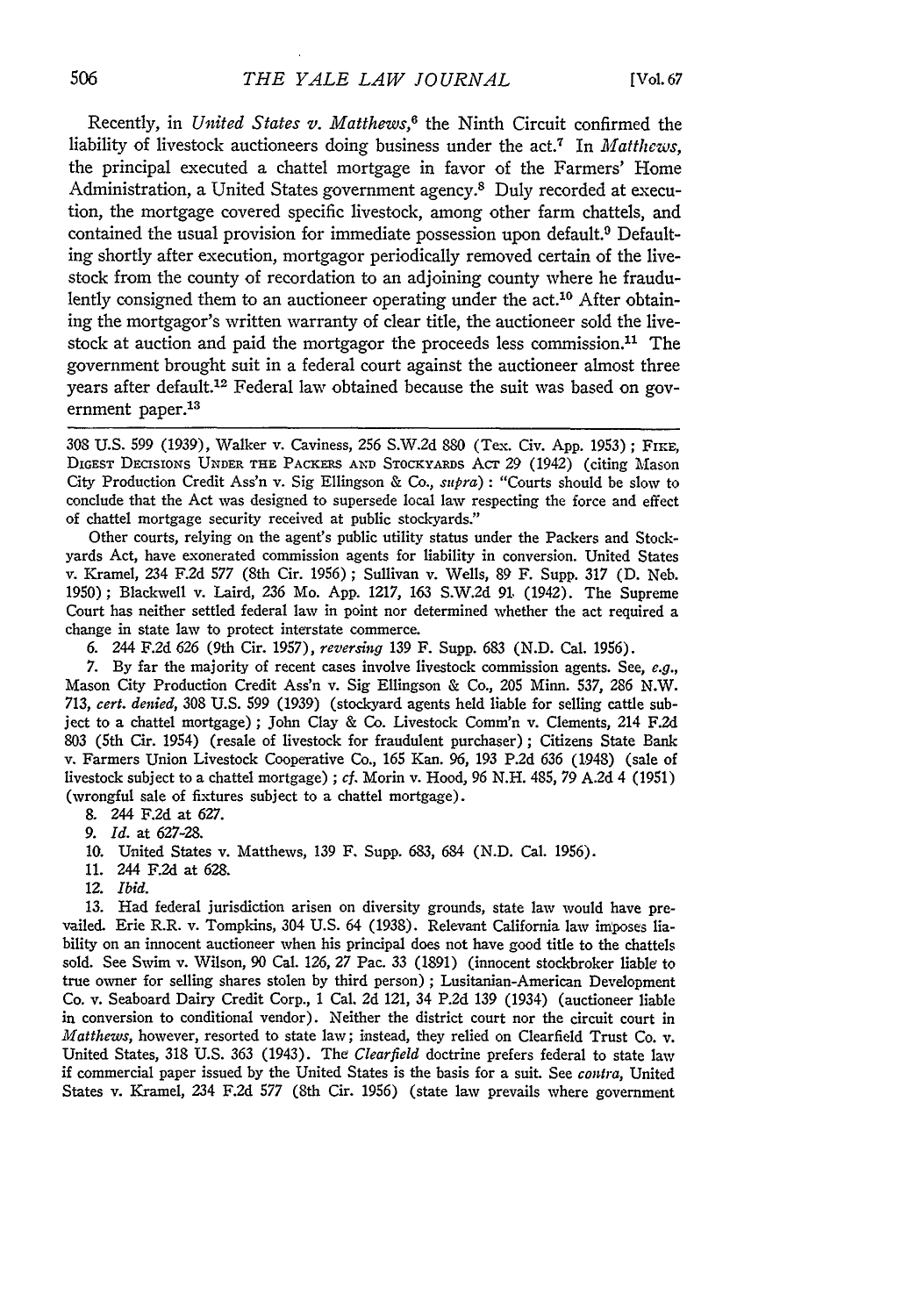The court treated the case as a variation on the common-law triangle of principal-mortgagor, agent-auctioneer, and rightful owner out of possession -mortgagee. 14 Since the auctioneer stood in the shoes of his principal, it reasoned, he could not avoid liability despite his innocence.<sup>15</sup> Nor could he invoke that provision of the Packers and Stockyards Act compelling stockyard agencies to furnish upon reasonable request nondiscriminatory services to all sellers, handlers and purchasers.<sup>16</sup> Presumably, an auctioneer's refusal to serve an apparent owner without some proof of identity and title would not amount to unreasonable discrimination.<sup>17</sup>

sues in conversion on chattel mortgage held by FHA). Enabled to rely on federal common law, the district court followed Drovers' Cattle Loan & Inv. Co. v. Rice, **10** F.2d **510** (N.D. Iowa 1926), a diversity case decided before Erie and hence governed by the rule of Swift v. Tyson, 41 U.S. (16 Pet.) 1 (1842), which did not compel federal courts to follow state law. The *Rice* court made no mention of the Packers and Stockyards Act but held that bona fide commission merchants were not subject to constructive notice of a chattel mortgage on fraudulently obtained livestock.

14. Of the remedies available to the government, indemnification from the auctioneer is probably the most certain. The auctioneer is usually reachable and solvent, while the ultimate purchaser has either vanished or looks to a factors' act for protection. Largely confined to sales through commission merchants in agricultural produce markets, factors' acts may give an innocent purchaser good title against the true owner. Gilmore, *The Coininercial Doctrine of Good Faith Purchase,* **63** YALE L.J. **1057,** 1058 (1954) ; Gilmore, *On the Difficulties of Codifying Commercial Law*, 57 YALE L.J. 1341, 1346 (1948). See also 2 **WILLISTON, SALES** § 320 (1948), for a collection of state factors' acts. Thus, the government may actually be reduced to choosing between the auctioneer and the fraudulent mortgagor, a dilemma easily resolved against the auctioneer. An owner whose goods have been stolen faces similar problems. For a comparison in a negotiable instrument context, see Note, **66 YALE** L.J. 1107, 1108-09 (1957).

15. "The factor, *even though innocent* . . . is liable if he assists in . . . conversion because he stands in the shoes of his principal." 244 F.2d at 629, citing Birmingham v. Rice Bros., 238 Iowa 410, 414-15, 26 N.W.2d 39, 42, *cert. denied,* 332 U.S. 768 (1947). But the maxim, "like principal, like agent," is inappropriately applied to the present situation. See note 2 *supra* and accompanying text.

16. 42 **STAT.** 164 (1921), as amended, 7 U.S.C. § 205 (1952), provides: "It shall be the duty of every stockyard owner and market agency to furnish upon reasonable request, without discrimination, reasonable stockyard services . **. . ."** Courts have interpreted the requirements of this section as substantially in accord with the common-law rule applicable to public utilities in general. See note 5 *supra.* See also Farmers Livestock Comm'n Co. v. United States, 54 F.2d 375 (E.D. Ill. 1931) (individual refusal to buy from or sell to a customer, as well as concerted boycott, a discriminatory practice within prohibition of the Packers and Stockyards Act). Nevertheless, this similarity to conversion-exempt public utilities need not protect commission merchants. See note 5 *supra.*

17. See 244 F.2d at 631, citing Birmingham v. Rice Bros., 238 Iowa 410, 417-18, 26 N.W.2d 39, 43, *cert. denied,* 332 U.S. 768 (1947) : "Certainly, Congress did not adopt the Packers and Stockyards Act to encourage and protect the operation of fences for handling property stolen or procured by fraud **....** It is not wrongful discrimination to refuse to aid a criminal in his crime, nor is a request that one dispose of property fraudulently procured or stolen a *reasonable request."* See also De Vries v. Sig Ellingson & Co., 100 F. Supp. 781, 786 (D. M1inn. 1951), *aff'd,* 199 F.2d 677 (8th Cir. 1952), *cert. denied, 344* U.S. 934 (1953) (§ 205 of the Packers and Stockyards Act held not to require market agency to furnish services under any and all circumstances to any and all customers).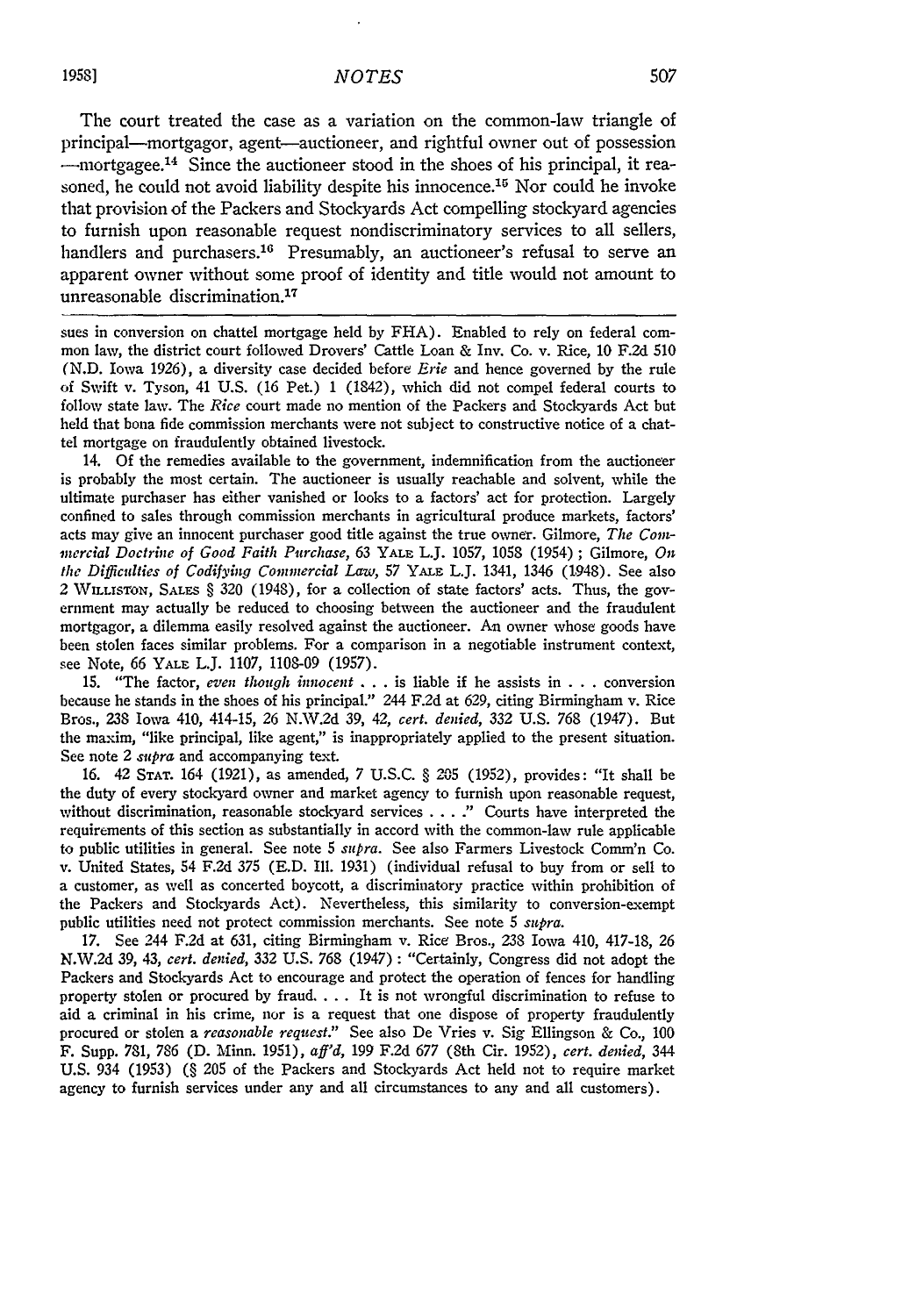Nevertheless, the common-law immunity of carriers might have been extended to auctioneers.<sup>18</sup> Compelled to receive and forward all goods properly prepared for shipment in the usual course of business,19 a carrier is not liable to the true owner for innocently transporting goods at the direction of an unauthorized apparent owner.<sup>20</sup> This protection, derived from the carrier's status as bailee,<sup>21</sup> has been rationalized on grounds of commercial expediency. Although the carrier could investigate title before accepting goods from a prospective bailor, $22$  such inquiry is impractical. As a public intermediary dealing with transient chattels, the common carrier faces disproportionate delays in searching title.<sup>23</sup> Limited liability renders inquiry and attendant disruption of commerce unnecessary. An auctioneer, while transferring title to goods, confronts similar delays if he seeks protection through investigation of ownership.<sup>24</sup> And he is subject to comparable public utility restrictions.<sup>25</sup> To the

18. Nanson v. Jacob, 93 Mo. 331, *6* S.W. 246 (1887). See Blackwell v. Laird, 236 Mo. App. 1217, 163 S.W.2d 91 (1942) (strongly implying the analogy between carriers and commission agents). See note **5** *supra.* Notes, 33 TEXAS L. REv. 534 (1955), 32 MINN. L. REV. 86, 89 (1947).

19. See Swayne & Hoyt v. Everett, **255** Fed. 71 (9th Cir. 1919) ; ELLIorr, BAIMENrS **AND CARRIERS** §§ *130,* 139 (2d ed. **1929)** ; 1 MICHm, CARRIERS § 333 (1915).

20. Shellnut v. Central of Ga. Ry., 131 Ga. 404, 62 S.E. 294 (1908) ; Nanson v. Jacob, 93 Mo. 331, 6 **S.W.** *246* (1887) ; Switzler v. Northern Pac. Ry., 45 Wash. 221, 88 Pac. 137 (1907); 1 HARPER & JAMES, TORTS § 2.20 (1956); 2 RESTATEMENT, AGENCY § 349, comment *d* (1933). A carrier's immunity from conversion liability is atypical. At common law, a carrier is an insurer against loss or damage to goods received for carriage. Other exceptions arise only from acts of God or public enemies, the negligence of the shipper or the inherent nature of the property. 2 WYMAN, PUBLIC SERVICE CORPORATIONS §§ 984-91 (1911) ; Note, *Limitations on Liability for Negligence in Documents of Title, 32 NEE.* L. REv. 600, 601-02 (1953) ; 8 **AL.** L. REv. 423, 424 (1955). Thus, the immunity is limited: a carrier who misdelivers goods is ordinarily liable in conversion to the shipper or person entitled to their possession unless misconduct (on their part) induced the error. See Estherville Produce Co. v. Chicago, R.I. & Pac. R.R., **57** F.2d 50 (8th Cir. 1932); Maryland Lumber Co. v. White, 205 **Md.** 180, **107** A.2d **73** (1954).

21. In Birmingham v. Rice Bros., 238 Iowa 410, 420, 26 N.W.2d 39, 44, *cert. denied,* 332 U.S. **768** (1947), the carrier's protection was distinguished on the ground that "the carrier in transporting does not undertake to deal with or affect in any manner the rights or title of the owners or chattel mortgagees in the shipments." This analysis was criticized in *32 MINN.* L. REv. 86, **89** (1947).

22. A common carrier has the right to protect itself against fraud or imposition through reasonable and necessary rules for the transaction of its business. *Cf.* Henderson Coal Co. v. Public Serv. Comm'n, **73** Pa. Super. 45, 51 (1919) (dictum); Texas & Pac. Ry. v. United States, *289* U.S. *627* (1933). Inspection of a shipper's title, apparently not involving unjust discrimination, would seem to be within this general rule.

23. See Note, 33 TEXAS L. REv. 534 (1955), which justifies exemption of the carrier on commerce-disruption grounds and analogizes the carrier and livestock commission agent.

24. See Citizens State Bank v. Farmers Union Livestock Cooperative Co., **165** Kan. 96, 113-14, 193 P.2d 636, 647-48 (1948) (dissent) : "[M]arketing operations at the great livestock markets are of necessity **. . .** integrated and fast-moving transactions .... The required acceptance of consignments of livestock often crowding the market and demanding expeditious handling, permits no substantial delay if the service of bringing buyer and seller together is to be well performed. What sort of inquiries must it make in order to escape liability to some unknown mortgagee? How wide a territory must it include in the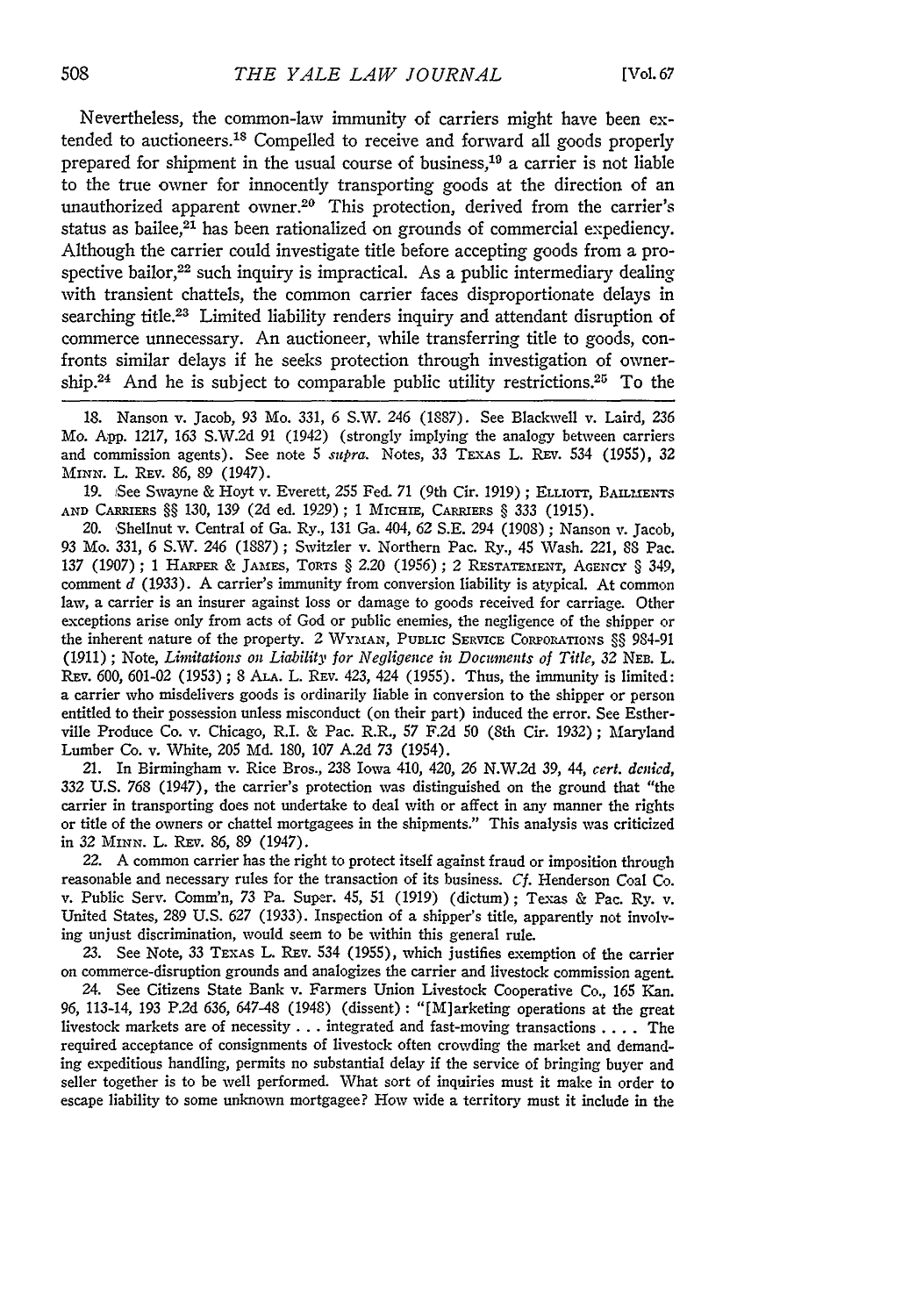extent commercial considerations govern, denying him insulation allowed the carrier seems inconsistent. Moreover, investigation by the auctioneer would impede the aim of the Packers and Stockyards Act-an unhampered flow **of** livestock from range to stockyard.<sup>26</sup>

But strict liability does not in fact induce the auctioneer to investigate and hence does not cause commerce-disrupting delays. An auctioneer cannot afford delays and will, in the first instance, assume the risk of loss.<sup>27</sup> He may, of course, attempt to minimize this loss through increased commission fees within the rate structure fixed by the Secretary of Agriculture, and through insurance.<sup>28</sup> Still, complete ability to shift risks is unlikely.<sup>29</sup> The decisive ques-

scope of its delaying inquiries? ... [T]he burden here imposed upon the interstate operations of the regulated markets is a grave one, tending to delay and impede the service they are instituted to perform."

25. See note 16 *supra.* The Supreme Court, in Stafford v. Wallace, 258 U.S. 495 (1922), characterized stockyards as businesses affected with a public use, of a national nature and subject to national regulation. See also Packers and Stockyards Act, 42 **STAT. 159** (1921), as amended, 7 U.S.C. §§ 181-231 (1952).

*26.* See Stafford v. Wallace, *supra* note 25; Birmingham v. Rice Bros., 238 Iowa 410, 424, 26 N.W.2d 39, 46, *cert. denied,* 332 U.S. 768 (1947) (dissent) ; H.R. REP. No. 77, 67th Cong., 1st Sess. 13, 14 (1921.) ; 47 **COLUm.** L. REv. 861, 862 (1947).

27. A typical risk, borne by the transfer agent or bank, occurs when a legitimate order instrument is stolen, and payment is made on the forged endorsement. *Cf.* Union Bank & Trust Co. v. Security-First Nat'l Bank, 8 Cal. 2d 303, 65 P.2d 355 (1937). Yet banks tend to prefer faster service and increased risk as opposed to delays caused by preventive techniques. See 14 U. **CH.** L. Rav. 705, **708** (1947). See also Corker, *Risk of Loss From Forged Instruments,* 4 **STAN.** L. Rav. 24, 30-31 (1951) **;** Kessler, *Forged I.ndorsemnents, 47* **YALE** L.J. 863, **896** (1938). If an auctioneer wishes to facilitate market operations, his need for fast service is no less urgent. See 33 TEXAS L. REV. 534 (1955).

28. The Secretary of Agriculture has power to review rates submitted by stockyards covered by the act. 42 **STAT.** 164 (1921), 7 U.S.C. §§ 206, **207** (1952). Commission fees are determined with reference to a variety of factors, among which risk may be explicitly included. American Comm'n Co. v. United States, 11 F. Supp. 965, **970** (D. Colo. 1935). See note 36 *infra.*

Insurance for the auctioneer would appear no different in operation from insurance carried by brokers and banks against forgery losses. Such forgery insurance is not uncommon. See Notes, 14 U. Cm. L. **REv.** 705, **709** (1947), 7 U. CHi. L. REv. 497, **510** (1940). A market agency can also protect itself by requiring consignors of livestock to furnish a bond or insurance against loss. De Vries v. Sig Ellingson & Co., **100** F. Supp.. 781, 787 (D. Minn. 1951), *aff'd,* **199** F.2d 677 (8th Cir. 1952), *cert. denied,* 344 U.S. 934 (1953).

Conceivably, an auctioneer could demand a bond in every transaction, thereby avoiding the burden of title losses. But a bonding system is open to criticism, particularly when the true owner is a mortgagee. First, the mortgagee is better able to prevent losses than the professional bondsman, initially by lending money carefully and then by policing potentially fraudulent mortgagors. **Cf.** Gilmore & Axelrod, *Chattel Security: I,* 57 YALE L.J. 517, 538 (1948). Second, if the bondsman conducts a title investigation, he faces the same delays as the auctioneer. Finally, compared to a mortgagee, a bondsman is not a significantly superior distributor of risks. A mortgagee shifts losses to mortgagors in the form of higher interest rates while a bondsman shifts losses to consignors through higher bonding charges. Thus, both are professional, compensated risk bearers. See note 44 *infra* and accompanying text.

29. Rate increases must meet with the Secretary of Agriculture's approval. See note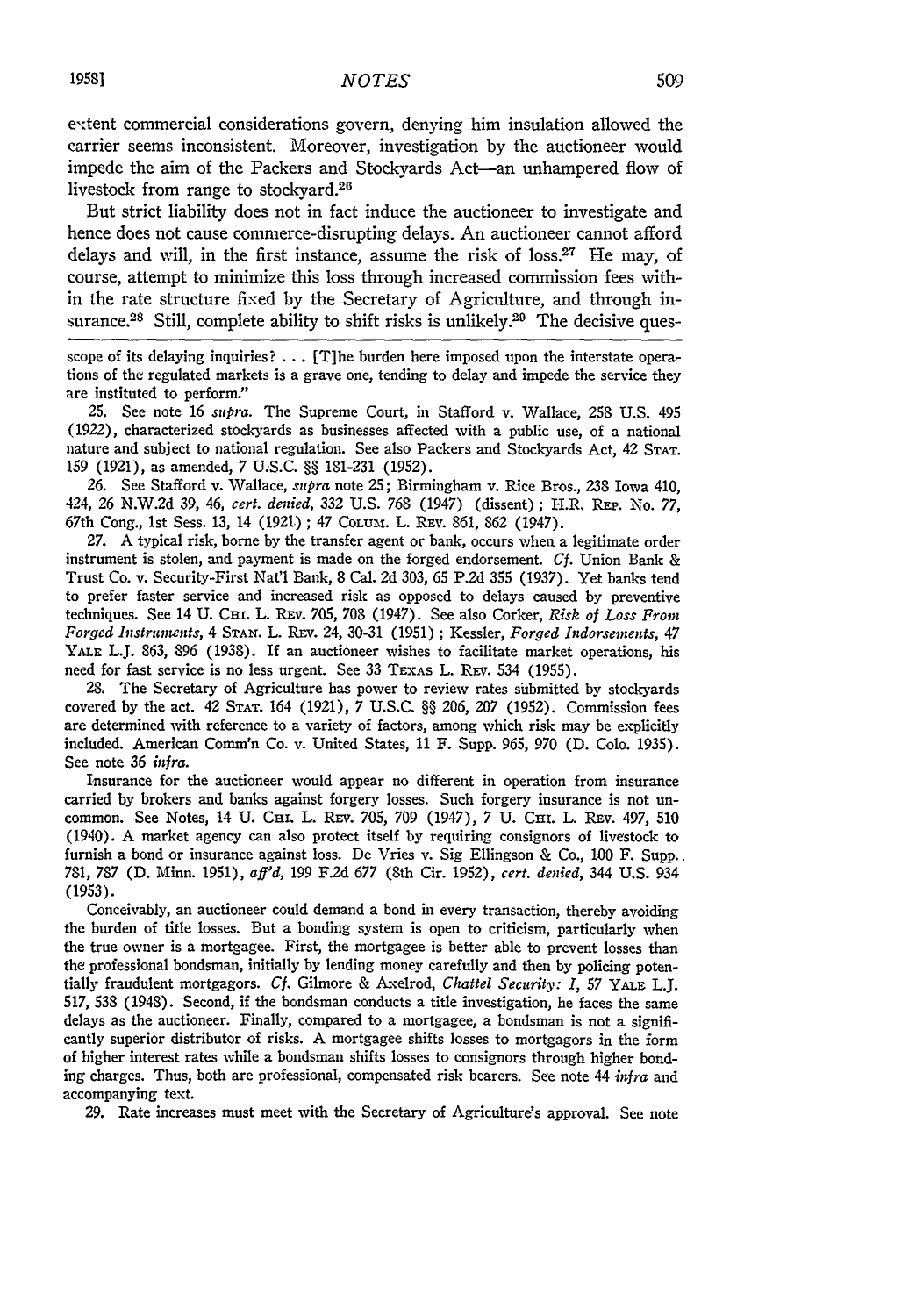tion, then, is which of two innocent parties shall bear the loss created by the consignor: the auctioneer or the true owner.<sup>30</sup> Ideally, the solution should depend on the comparative ability of each to spread risk and prevent loss.<sup>31</sup>

When unmortgaged goods are stolen or obtained by fraud, auctioneer and rightful owner are equally capable of preventing loss, but the auctioneer is better able to spread risk. Placing liability on the owner prevents loss by im-

28 *supra.* And administrative regulation may make it difficult for an agent to spread the risk of loss through increased fees. 47 **CoLuvX.** L. Rav. 861, 862-63 (1947). See also Sellers, *Procedures of Regulatory Agencies in the United States Department of Agriculture, 25* WASH. U.L.Q. 352, 370 (1940). Determined as a percentage of capital investment, fees have approximated seven per cent. Denver Union Stock Yard Co. v. United States, 21 F. Supp. 83, **91,** (D. Colo. 1937), *aff'd,* 304 U.S. 470, 485 (1938). Even increased rates will not shift the entire cost of risk, since under competitive conditions a market agency's business volume may decline as charges rise. See Note, 66 YALE L.J. 1107, 1119 n.62 (1957).

30. This dichotomy assumes that the consignor is either insolvent or unavailable and that the purchaser from the auctioneer is also unavailable or protected by a factors' act. See note 9 *supra.* Theoretically, since the true owner has full title to the chattel, he can proceed at his option against either the misappropriating consignor, the innocent auctioneer or the purchaser from the auctioneer. Comment, *Conversion by Innocent Agents, 28* YALE L.J. 175, 177 (1918) ; note 9 *supra.* Usually, however, the problem becomes one of placing the burden of loss on the true owner or the auctioneer, both of whom are likely to be free from fault. See note 31 *infra.*

31. On ability to spread risk, see, generally, James, *Accident Liability Reconsidered: The Impact of Liability Insurance,* 57 YALE L.J. 549 (1948) ; Morris, *Hazardous Enterprises and Risk Bearing Capacity,* 61 **YALE** L.J. 1172 (1952) ; Douglas, *Vicarious Liability and Administration of Risk,* 38 YALE L.J. 584, 720 (1929) *;* Comment, *Allocation of Losses From Check Forgeries Under the Law of Negotiable Instruments and the Uniform Comnmnercial Code,* 62 **YAL"** L.J. 417, 433 (1953); Note, *Forged Government Checks: Misallocation of Loss by the Federal Comwon Law, 66* YALE L.J. 1107 (1957). See also WILLETT, THE ECONOMIC THEORY OF RISK AND INSURANCE 101-02 (1951): "There are two ways in which society may reduce the cost of uncertainty. It may adopt means to prevent the occurrence of ... loss, or measures which will reduce the degree of uncertainty **...** without affecting the amount of positive loss. All measures of the former kind may be grouped under the name of prevention. . **.** . The general method of reducing uncertainty **. . .** is through transfer of risk."

The negligence concept is the primary judicial device for allocation of liability where the parties are in a position to prevent potential loss. True, a judicial standard based on negligence comprises only one factor inducing careful conduct. See James, *supra* at 557-58. Nevertheless, the negligence approach as a means of achieving loss prevention is not unrealistic. Comment, 62 YALE L.J. 417, 438 (1953). For applications of this notion, see Royal Indemnity Co. v. Federal Reserve Bank, 38 F. Supp. 621 (S.D. Ohio 1939), *aff'd per curiam, 119* F.2d 778 (6th Cir. 1941) (where third person's fraud results in loss, party who first reposed confidence and committed the first oversight must bear loss) ; Keck v. Browne, 314 Ky. 151, 234 S.W.2d 183 (1950) (as between cashing bank and drawer, drawer bears loss where his own conduct invited the forgery).

If neither party is able to prevent loss, however, it should be allocated to the better risk distributor. Conversely, risk-spreading facilities being equal, prevention or "moral" negligence principles may again take precedence. See Note, 8 U. CHI. L. REV. 729, 743-45 (1940).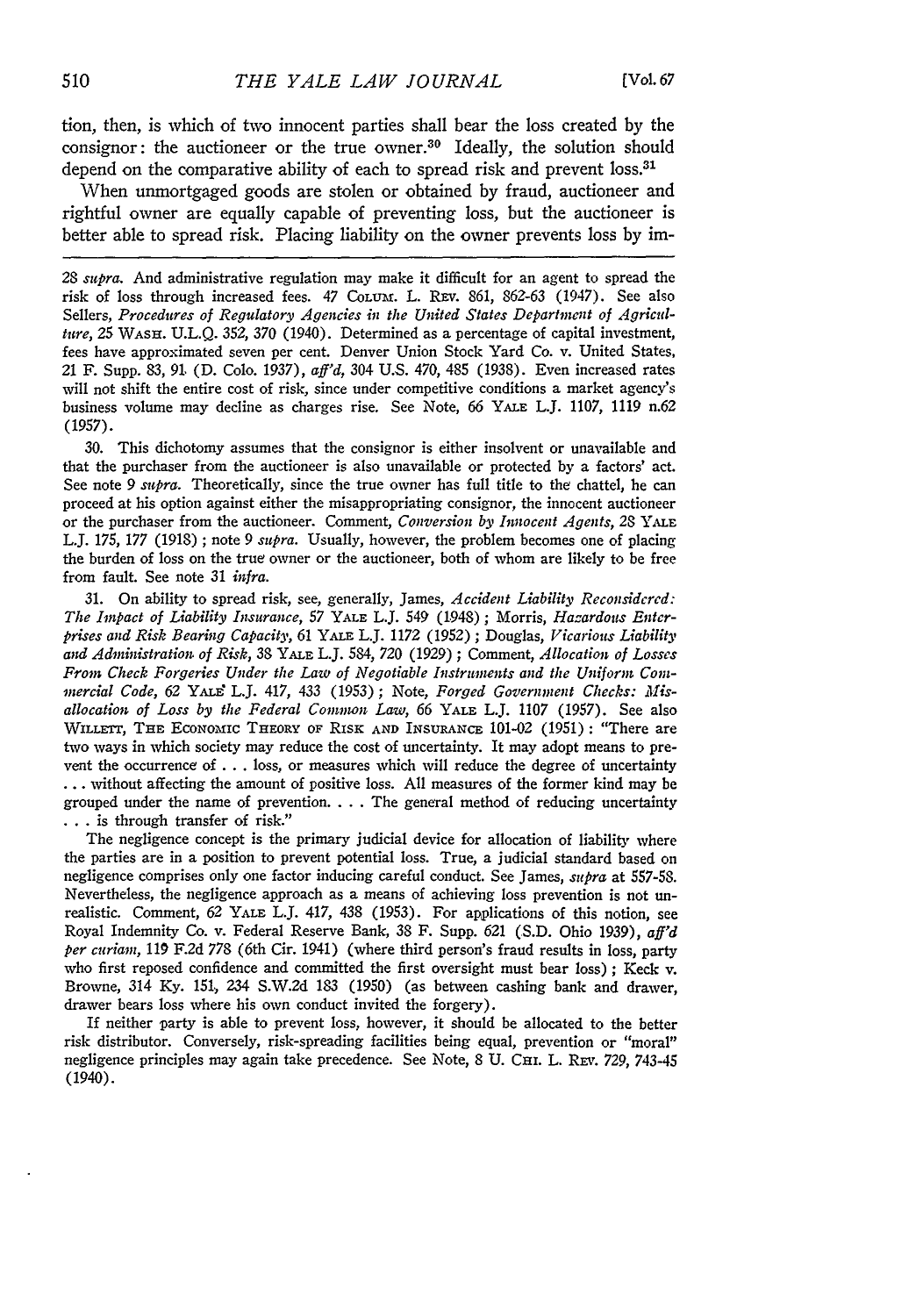pelling him to act prudently.<sup>32</sup> Similarly, auctioneer liability, which in practice fails to avert loss by forcing careful examination of title, precludes use of immunity as a shield for sales of goods known to be illegally procured.33 The auctioneer, however, is generally better able than the owner to distribute the cost of losses from theft and fraud as business expenses.<sup>34</sup> If legislative regulation and difficulty of obtaining insurance make the auctioneer less than a perfect risk spreader, the true owner's normally noninstitutional character renders him an even less likely insurer and risk distributor.<sup>35</sup> Moreover, under the Packers and Stockyards Act, the government can make risk a cost item in rate schedules.36 If this cost consists merely of premiums paid an insurance company for

32. Hence, a cattle owner, knowing that he must bear the burden of potential loss in case of theft or fraud, will presumably deal with strangers more carefully and, at the same time, take every precaution against theft. This reasoning, though attractive, is somewhat deceptive. For fear of legal liability is not the sole inducement to careful conduct but merely one of a constellation of motivations. See James, *supra* note 31, at 557-59.

33. An early argument against granting immunity to innocent auctioneers or market agencies was that to do so would foster the sale of stolen goods. Hence, in Hoffman v. Carow, 22 Wend. 285, 319-20 (N.Y. 1839), Senator Verplanck urged: "I cannot conceive a more salutary regulation than that of obliging the auctioneer to look well to the title of the goods which he sells, and in case of feloniously obtained property, to hold him responsible to the buyer or the true owner, as the one or the other may happen to suffer. Were our law otherwise in this respect, it would afford a facility for the sale of stolen or feloniously obtained goods, which could be remedied in no way so effectually as by a statute regulating sales at auction."

34. The institutional enterprise can calculate the incidence of loss and offset it through higher rates or through insurance. Otherwise, the loss falls sporadically and unaccountably on individuals, who often have no means of protection against it. See Corker, *supra* note **27,** at 31: "If banks assume the risk of loss by forgery, the cost will ultimately be passed on to all their depositors. If depositors bear the risks, losses will fall at random with the impact of unpredictable disaster." As an institutionalized if nonnegligent agent, therefore, the auctioneer is in a better position both to predict and distribute loss than the individual true owner. See Kessler, *supra* note 27, at 896-97; Comment, 43 **ILL.** L. REv. 823, 831 (1949) ; Note, *37 MINN.* L. REv. 201, 204 (1953). See also Note, 8 U. **CHI.** L. REv. 729, 743-45 (1941).

35. For cases in which the rightful owner is noninstitutional, see, *e.g.,* John Clay & Co. Livestock Comm'n v. Clements, 214 F.2d 803 (5th Cir. 1954) (individual cattle dealer defrauded) ; Blackwell v. Laird, 236 Mo. App. 1217, 163 S.W.2d 91 (1942) (cattle stolen from individual owner); Walker v. Caviness, 256 S.W.2d 880 (Tex. Civ. App. 1953) (same); Cresswell v. Leftridge, 194 S.W.2d 48 (Mo. Ct. App. 1946) (individual cattle owner defrauded) ; Moderie v. Schmidt, 6 Wash. 2d 592, 108 P.2d 331 (1940) (same). See Morris, *supra* note 31, at 1177, which contrasts the institutional enterpriser with calculable risks and the noninstitutional injured party by whom certain classes of risk are unforeseeable. The enterpriser, by this analysis, is a better distributor of risk.

36. 42 **STAT.** 166 (1921), as amended, 7 U.S.C. § 211. (1952), provides that the Secretary of Agriculture "may determine and prescribe what will be the just and reasonable rate or charge . . . and what regulation or practice is or will be just, reasonable and nondiscriminatory." In determining reasonable rates, the Secretary can use as a basis: property value including land, labor, construction overhead, interest on used and useful land and working capital. Denver Stock Yard Co. v. United States, 304 U.S. 470, 478 (1937). But rates can also be gauged to include agency selling costs. Among such costs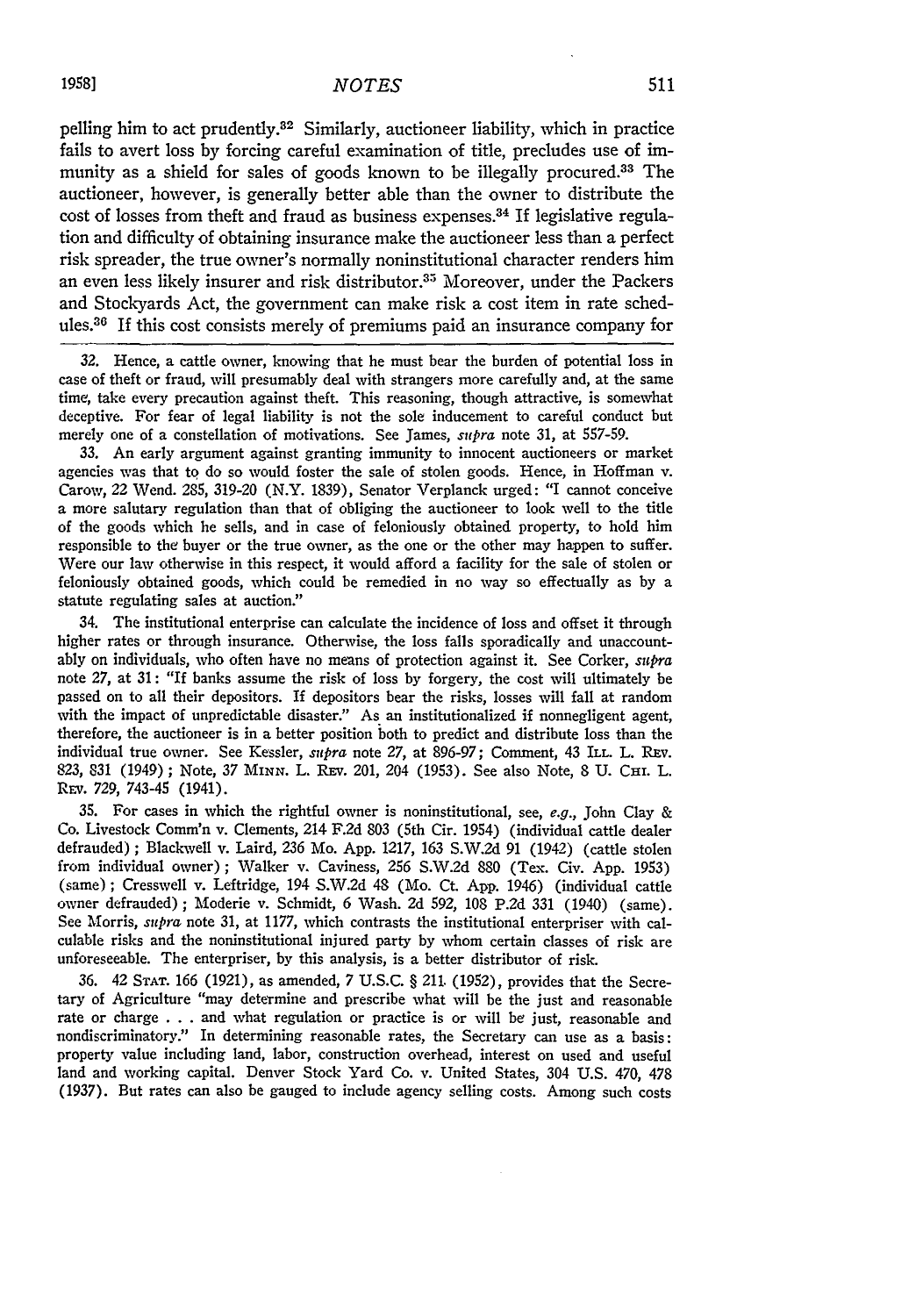indemnity against loss, computation and inclusion of cost are simple matters. When insurance is unavailable, computation becomes more difficult. Still, the cost of losses could be determined on a long-term empirical basis and be given ultimate recognition under the act.<sup>37</sup> Alternatively, the government could make insurance available, thus facilitating both computation of cost and risk spread $ine<sup>.38</sup>$ 

When loss is caused **by** a fraudulent mortgagor as in *Matthews,* recordation requirements do not increase the auctioneer's capacity for loss prevention, and cost is better distributed **by** the mortgagee. In theory, recordation avails the auctioneer of a sufficient opportunity to prevent passage of defective titles.<sup>39</sup> And, if he does business in the state or county of recordation, recourse to mortgage files may in fact yield notice. More often, however, title search is commercially unfeasible and will not reveal liens on rapidly moving chattels.<sup>40</sup> These shortcomings are most evident when the auctioneer conducts his busi-

is risk. Hence, in American Comm'n Co. v. United States, **1.1** F. Supp. **965, 969-70 (D. Colo. 1935),** the court said that charges should be "no more than the reasonable cost of selling a carload of cattle. This to be arrived at **by** taking the cost of performing the necessary services .... This **he** did **by** finding the aggregate cost of handling the cattle **....** ,the number of men reasonably necessary to perform the services, the amount of salaries necessary to pay them, making reasonable allowance for all other proper costs, including management risk **... ."** Later in the opinion, the court added that risk compensation, having been allowed in the category of risk expense and profit, should not have been included as a selling cost. *Id.* at 970. *But ef.* United States v. Morgan, **313 U.S.** 409 (1940) (Secretary of Agriculture's function in determining rates for services rendered not merely to examine expenditures and actual income but to inquire whether services are properly chargeable to the public).

**37.** Retrospective empirical data have been authorized in rate-making generally. In gathering evidence concerning rates, the Secretary has been held entitled to examine conditions over such a period of past operations as would enable him to **make** a fair prediction in fixing maximum rates. See **St.** Josephs Stock Yards v. United States, **293 U.S. 38,** *46-47* **(1936).**

**38.** The Federal Deposit Insurance Corporation, for instance, is an adjunct to a federal banking and currency system. See Hust, *Federal Deposit Insurance and Sonie of Its Constitutional Aspects,* **7** GEo. WAsH. L. REv. **595, 628-29 (1939).** Similarly, government insurance held **by** market agencies subject to the Packers and Stockyards Act could be considered supplemental to that legislation.

**39.** See Mason City Production Credit Ass'n **v.** Sig Ellingson & Co., **205** Minn. **537, 286** N.W. *713, cert. denied,* **308 U.S. 599** (1939) (livestock chattel mortgage filed in Iowa constructive notice under Iowa law to Minnesota market agency registered under the Packers and Stockyards Act). But constructive notice of a recorded chattel mortgage may be specifically inapplicable to an agent not asserting a property interest in the goods. Greer v. Newland, **70** Kan. **315, 78** Pac. **835** (1904) ; First Nat'l Bank v. Siman, **65 S.D.** 514, **275** N.W. 347 (1937) (dictum). **If** classed as a subsequent purchaser, however, the auctioneer must search the public records to protect himself. See Comment, **35 TEXAS** L. REv. 246, 248 (1956).

40. See Note, *Effect of Sale by Mortgagor of Chattels Subject to Mortgage,* 46 **YALr** L.J. 1090, 1092-93 (1937) **;** Legis., *The Uniform Chattel Mortgage .let,* 19 VA. L. REV. **635** (1933) ; Myerson, *Practical Aspects of Some Legal Problems of Sales Finance Companies,* 2 LAw & **CoNTEmp. PaoB.** 244, 250-51 (1935).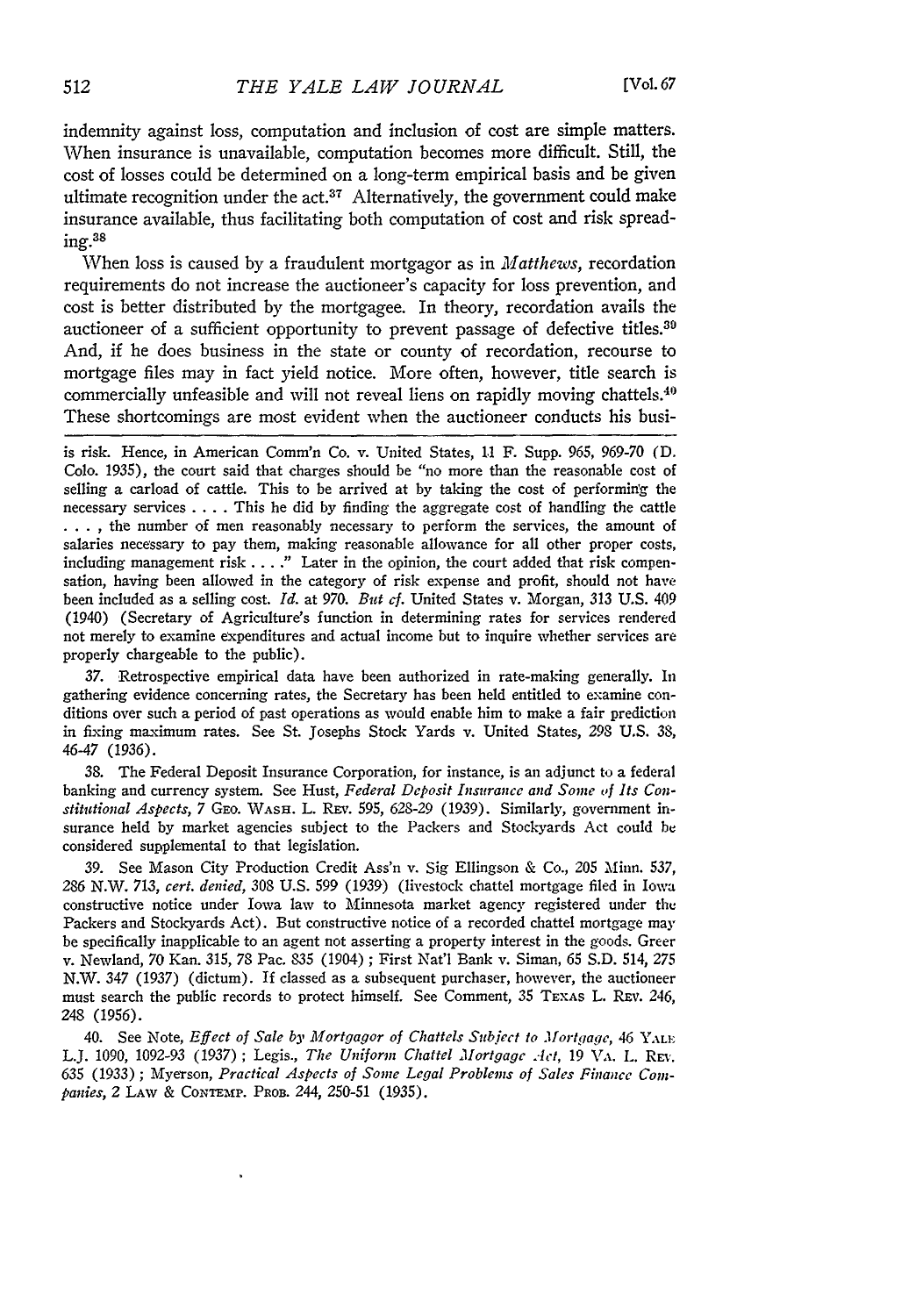ness outside the jurisdiction of recordation. Foreign recording is regularly recognized when the chattel is removed without notice to the mortgagee.<sup>41</sup> Such extraterritorial operation heightens the auctioneer's difficulties in obtaining actual notice. Accordingly, he has no greater ability to prevent losses occasioned by fraudulent mortgagors than those attributable to theft or fraud in the absence of a mortgage.42 The mortgagee, on the other hand, is better able to distribute

41. See Mercantile Acceptance Co. v. Frank, 203 Cal. 483, 265 Pac. 190 (1928) ; General Motors Acceptance Corp. v. Nuss, **195** La. 210, 196 So. 323 (1940); 2 BEALE, CON-FLICT OF LAWS §§ 268.1, *275.1* (1935) ; RESTATEMENT, CoNFLICr OF LAWS § 268(1) (1934) **;** 29 **NED.** L. Rzv. 124 (1949). *But see id.* at 126; Farmer v. Evans, 111 Tex. 283, 233 S.W. 101 (1921) (minority view).

42. **A** system of mortgage registration might be devised, however, which would allow auctioneers to check title and thus justify imposition of liability on loss-prevention grounds. Conceivably, such a system might be developed in the form of a federal clearinghouse, not dissimilar to motor vehicle registries. Perhaps most troublesome **of** all transient chattels, automobiles have called forth various antitheft devices to protect both moneylender and ultimate purchaser. The certificate of title, for instance, has often been linked with central filing of liens by a commissioner of motor vehicles. Leary, *Horse and Buggy Lien Law and Migratory Automobiles,* 96 U. PA. L. REv. 455, 460 n.12 (1948) (collecting state statutes with central filing provisions). Both the methods and objectives of central filing for automobile liens are adaptable to livestock chattel mortgage situations, with the added advantage that no problem of reregistration in another state through a forged bill of sale would be presented. For a discussion of the reregistration problem, see *id.* at 460.

Nevertheless, a difficulty does arise concerning the scope of effect that central filing should have. If central filing is a substitute for ordinary recordation only upon removal of the chattel to another state, it would appear to be clearly within the commerce power. Central registration pre-empting regular notice on intrastate chattels, however, might be considered a federal encroachment on state powers. Militating against such an interpretation of potential clearinghouse legislation is the specifically interstate character of stockyards and market agencies. See Stafford v. Wallace, **258** U.S. 495 (1922). Ideally, a mortgagee wishing to protect his security interest in livestock would be obligated to record at a regional filing bureau whether or not the livestock was intended for interstate commerce. **A** prudent mortgagee would record centrally in any event, to guard against the possibility of loss through fraudulent removal to another state. Should the clearinghouse employ modern automated techniques in filing and reporting liens, inquiry by telephone or telegraph, which should not slow commercial transactions appreciably, might be possible. See Van Deusen, *The Coming Victory Over Paper,* Fortune, Oct. 1955, **pp.** 130, 132: "What the banking profession has needed is a machine that will rapidly handle paper checks of varied size and at the same time automatically extract enough information from each check so that data may be manipulated **...** without further reference to the check itself. This, essentially, is what Bank of America's machine does, using magnetic markings on the back of the check as a source of information. And the Bank of America machine is a forerunner of a whole series of similar new devices and systems . **.** . **"** Proper application of such methods to a mortgage clearinghouse might make time a negligible factor in conducting title searches.

The cost of such a system would, of course, fall on the mortgagee, the best available risk distributor. See notes 43, 44 *infra* and accompanying text. A similar marginal cost problem is encountered by banks in regard to stop-payment orders on checks, the cost of which includes both the value of resources expended in the mechanics of stopping checks and the actuarial cost of payment without recourse. A tendency toward equilibrium is inherent in the stop-payment operation if the bank bears the burden of erroneous payment.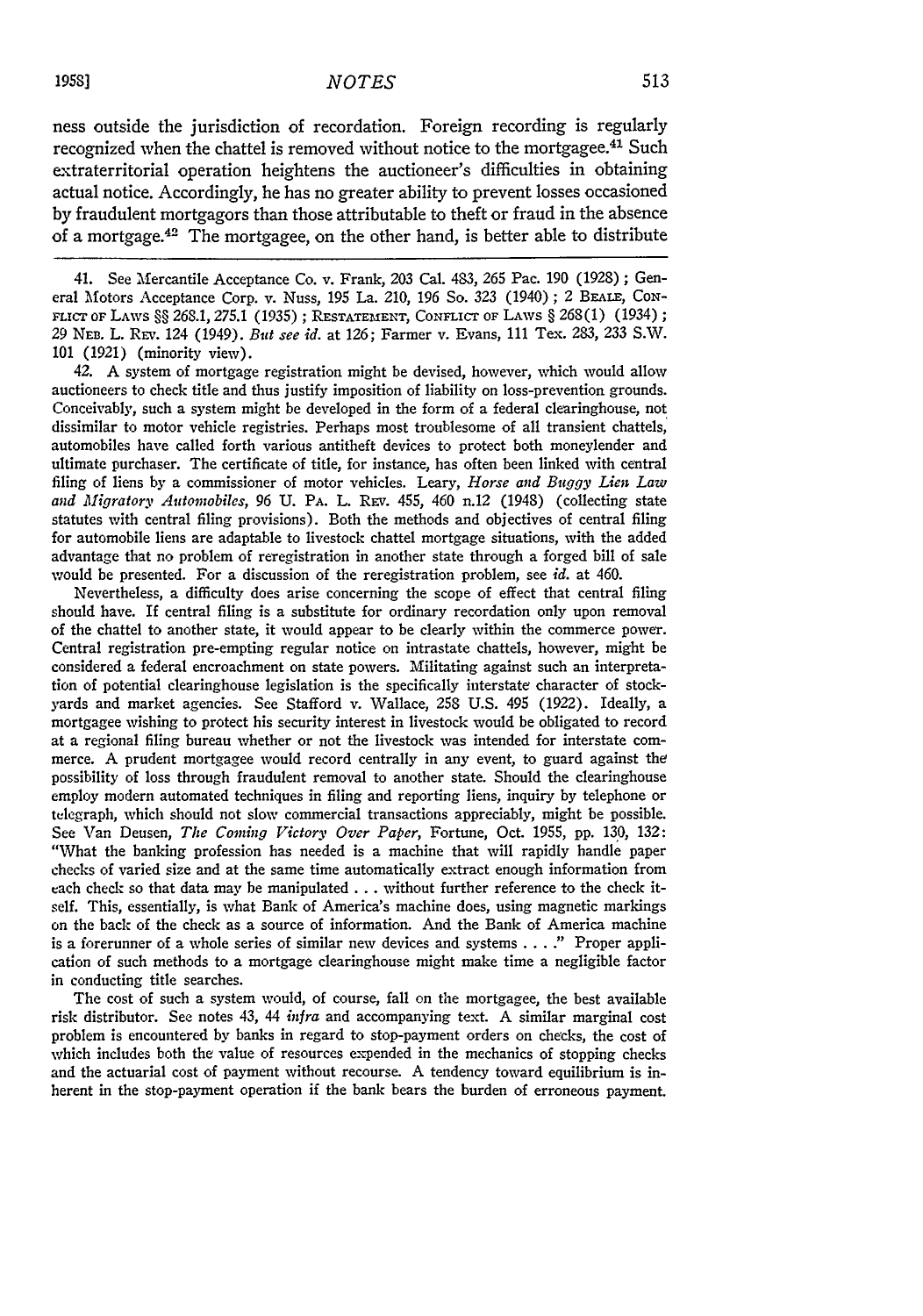loss than the rightful owner of unmortgaged goods or the auctioneer.<sup>43</sup> Generally at least as institutionalized as the auctioneer, the mortgagee is in the business of lending money at a rate of interest reflecting estimated risk of loss. 44 He is, therefore, an almost ideal risk spreader. Especially is this true in cases arising under federal law, which normally applies only when the government, the optimum risk-spreading organization, is mortgagee.<sup>45</sup>

When fraud or theft colors a sale of livestock, courts should gear liability to the relative capacity of the parties for risk distribution. Absent notice, the auctioneer is as innocent as the mortgagee or rightful owner.<sup>46</sup> Each has comparable ability to prevent loss. 47 They differ, however, in capacity to distribute risk. So viewed, liability should rest on the auctioneer in cases involving unmortgaged goods and on the mortgagee when the livestock has been mortgaged.48 To reach this result, courts will have to interpret recording statutes to give constructive notice only to subsequent purchasers, encumbrancers and mortgagees, and not to auctioneers without a property interest in the chattels.<sup>49</sup>

It will then incur costs in the attempt to stop payment up to the point where marginal costs are equal in amount to the attributable reduction of risk. Comment, *Stop Payment:* An Ailing Service to the Business Community, 20 U. CHI. L. REV. 667, 669 (1953) ; *cf.* Note, **66** YALE L.J. 1.107, 1117 n.52 (1957). This marginal cost analysis is equally applicable to livestock mortgagees who would pay for the privilege of central recording. In fact, strict application of the analysis would require mortgagees to bear telegraph and telephone charges incurred in checking title.

43. See Note, 46 YALE L.J. 1090, 1093 (1937). See also Gilmore & Axelrod, *supra* note 28, at 517 n.1: "The focus of security law is not, and ought not to be on the protection of the lender against the borrower's 'fraud'; the 'fraud' situation itself is likely to be an aspect of debtor behavior on threatening insolvency, or else is too infrequent to be worth bothering about outside the criminal law."

44. See MuRRAY, AGRICULTURAL **FiNANCE** 112 (1946): "Risk is another factor that affects the interest rate. Lenders, as a rule, compete actively for large loans in low risk territory. High risk areas **.** . **.** are avoided **by** the lending agencies who are looking for relatively safe loans. These agencies are willing to lend on farm mortgages at 4% in the Corn Belt rather than . **. .** at 6% in the drouth *[sic]* sections of the Great Plains." The local moneylender may be an especially good bearer of risk for other reasons. He usually has a thorough knowledge of his customers that is distinctly helpful in short-term lending, and his interest rates are often fixed and noncompetitive, yielding a higher than normal profit. See *id.* at 169, 172 (local commercial banks).

45. See Note, 66 YALE L.J. 1107, 1118 (1957), which emphasizes the unique pusition of the government as risk distributor.

According to the *Clearfield* doctrine, federal law applies whenever the government sues on paper it has issued. See note 13 *supra.* Thus, government mortgage paper requires the use of federal law. If the government sues after goods have been stolen from it or otherwise fraudulently obtained, however, government paper would probably not be the basis of the suit, and *Clearfield* would not control.

46. See note 15 *supra* and accompanying text.

47. See notes 32, 33 *supra* and accompanying text. The mortgagee's capacity to select borrowers carefully may be considered to put him in a good position to prevent loss. See note 44 *supra.* Such an argument, however, seems better suited to rationalize than to create his liability. See text at note 50 *infra.*

48. See text at notes 34, 35, 44, 45 *supra.*

49. See note 39 *supra.*